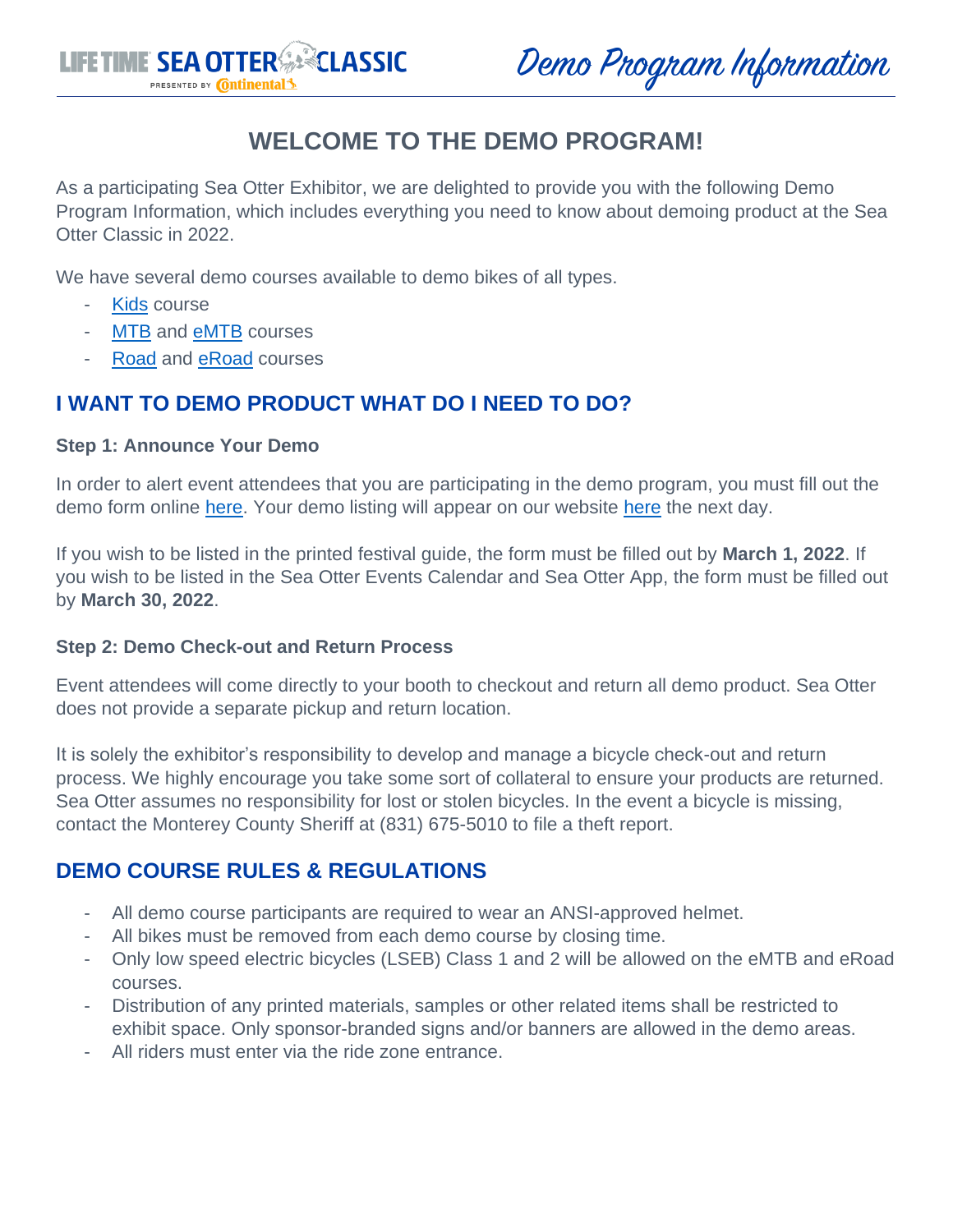



### **DEMO COURSES**

Course locations can be found on our Ride Zone Map

**[RIDE ZONE](http://www.seaotterclassic.com/wp-content/uploads/2022/03/SOC-2022-24x36Map_RideZone_3.3.pdf) MAP**

#### <span id="page-1-0"></span>**woom Kids' Zone**

The woom Kids' Zone features compact dirt on a wide track that offers small bumps with easy turns and obstacles. The course is designed for beginners up to 12 years of age. Only children's bicycles are allowed on this course. Electric bicycles are not allowed in the Kids' Zone. Reference the ride zone map above for exact location.

**Hours:** Thursday – Saturday: 9:00 a.m. – 5:00 p.m. and Sunday: 9:00 a.m. – 4:00 p.m.

#### <span id="page-1-1"></span>**Chain Reaction MTB Zone**

Try out any demo bike on the Chain Reaction MTB course. The MTB course features compact dirt on a narrow track that offers a backcountry feel with small bumps and more advanced obstacles. This course is designed for intermediate to advanced mountain bike riding levels. All participants are required to wear a helmet. Reference the ride zone map above for exact location.

**Hours:** Thursday – Saturday: 9:00 a.m. – 5:00 p.m. and Sunday: 9:00 a.m. – 4:00 p.m.

#### <span id="page-1-2"></span>**BULLS eMTB Zone**

Try out any demo bike on the BULLS eMTB course. The eMTB course features compact dirt and a controlled route that allows riders to experience acceleration, small hill climbing and the ease of handling on all turns. This course is designed for intermediate to advanced riding levels. All participants are required to wear a helmet.

**Hours:** Thursday – Sunday: 1:30 p.m. – 4:00 p.m.

**NOTE** – Only low speed electric bicycles (LSEB) Class 1 and 2 will be allowed on the eMTB course. The LSEB must clearly display an electric bike class label. Electric bicycles or vehicles that do not meet California Class 1 and 2 designations will not be allowed on the course.

**[eMTB COURSE](https://www.seaotterclassic.com/wp-content/uploads/2022/01/EMTMTB.png)**